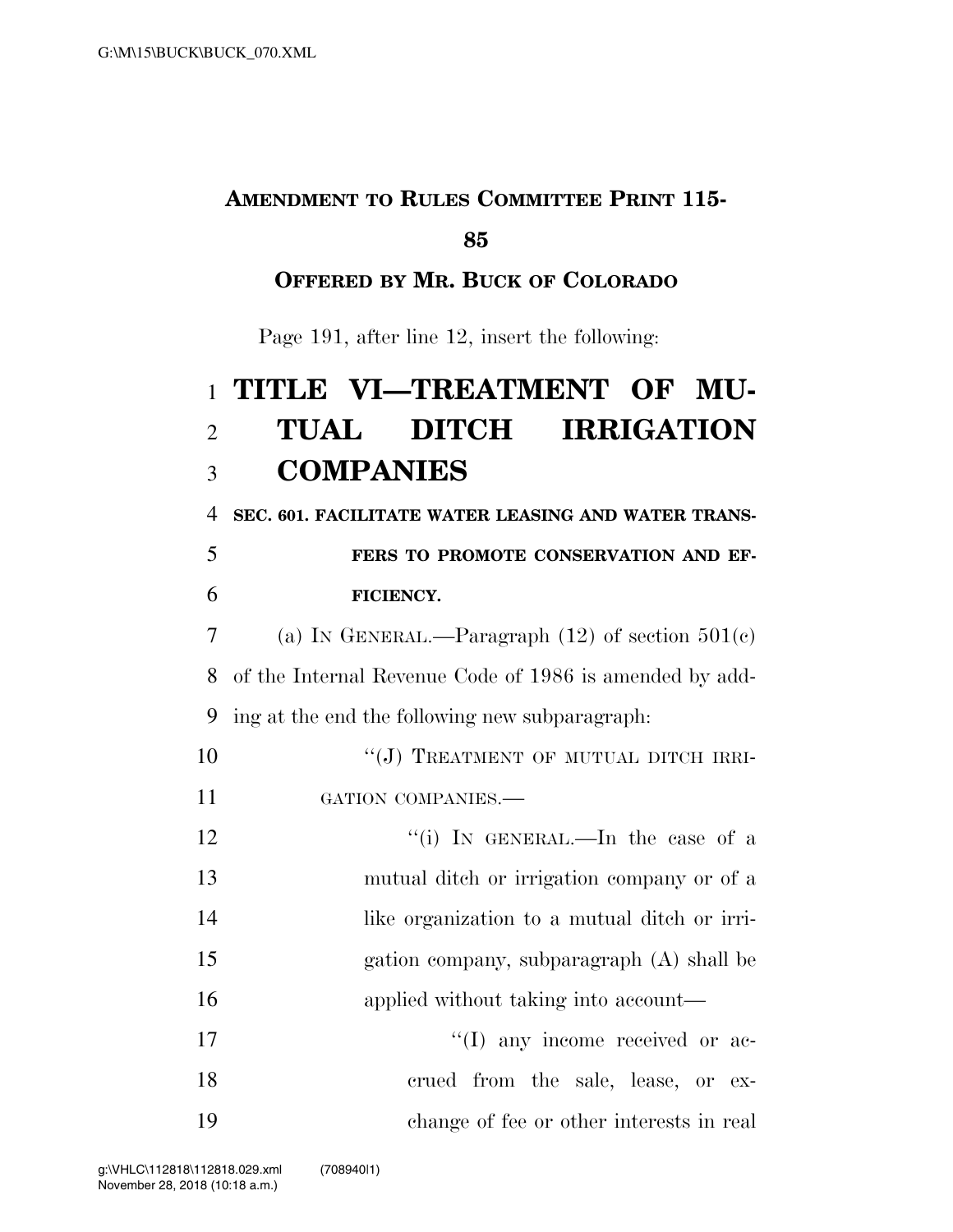| $\mathbf{1}$   | and personal property, including inter-              |
|----------------|------------------------------------------------------|
| $\overline{2}$ | ests in water (other than income de-                 |
| 3              | rived from the sale, lease, or transfer              |
| $\overline{4}$ | of water to nonmembers outside the                   |
| 5              | river basin or basins within which the               |
| 6              | mutual ditch or irrigation company                   |
| $\overline{7}$ | operates),                                           |
| 8              | "(II) any income received or ac-                     |
| 9              | crued from the sale or exchange of                   |
| 10             | stock in a mutual ditch or irrigation                |
| 11             | company (or in a like organization to                |
| 12             | a mutual ditch or irrigation company)                |
| 13             | or contract rights for the delivery or               |
| 14             | use of water, or                                     |
| 15             | "(III) any income received or ac-                    |
| 16             | crued from the investment of income                  |
| 17             | described in subclause $(I)$ or $(II)$ ,             |
| 18             | except that any income described in sub-             |
| 19             | clause $(I)$ , $(II)$ , or $(III)$ which is distrib- |
| 20             | uted or expended for expenses (other than            |
| 21             | for operations, maintenance, and capital             |
| 22             | improvements) of the mutual ditch or irri-           |
| 23             | gation company or of the like organization           |
| 24             | to a mutual ditch or irrigation company              |
| 25             | (as the case may be) shall be treated as             |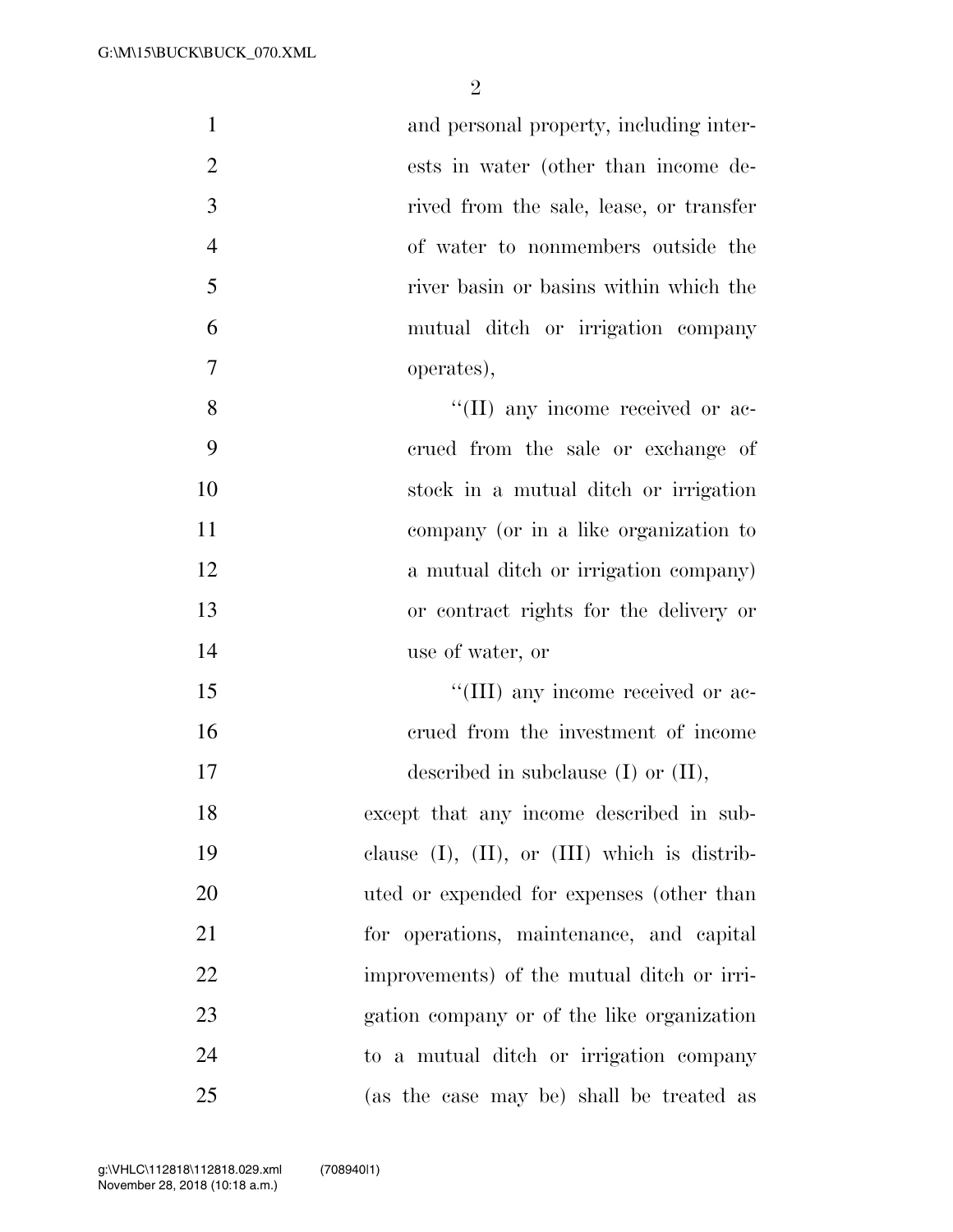nonmember income in the year in which it is distributed or expended. For purposes of the preceding sentence, expenses (other than for operations, maintenance, and cap- ital improvements) include expenses for the construction of conveyances designed to de- liver water outside of the system of the mutual ditch or irrigation company or of the like organization.  $"$ (ii) TREATMENT OF ORGANIZA- TIONAL GOVERNANCE.—In the case of a mutual ditch or irrigation company or of a 13 like organization to a mutual ditch or irri- gation company, where State law provides 15 that such a company or organization may be organized in a manner that permits vot- ing on a basis which is pro rata to share ownership on corporate governance mat- ters, subparagraph (A) shall be applied without taking into account whether its member shareholders have one vote on cor- porate governance matters per share held in the corporation. Nothing in this clause shall be construed to create any inference about the requirements of this subsection